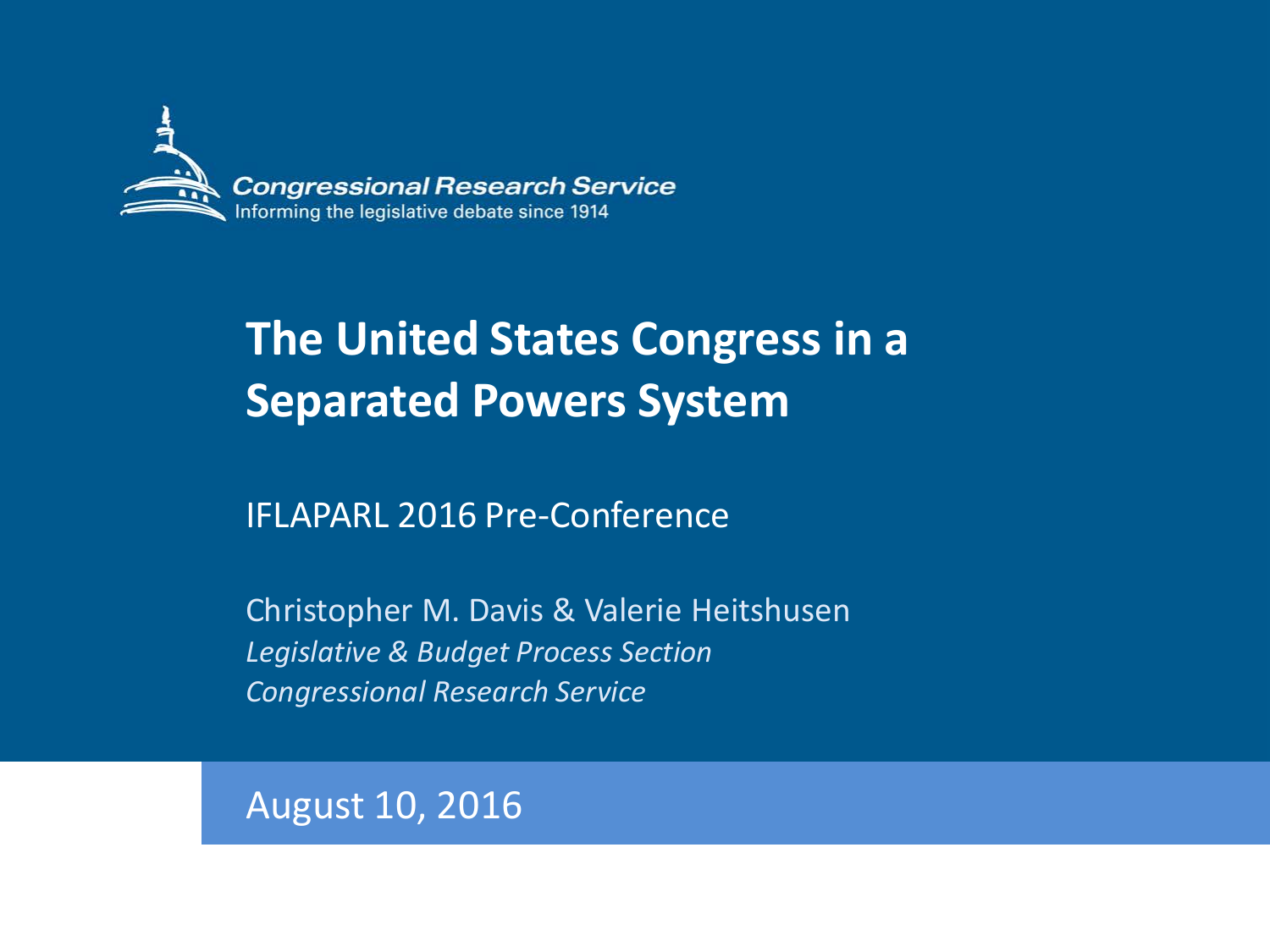# **Separation of Powers / Checks and Balances**



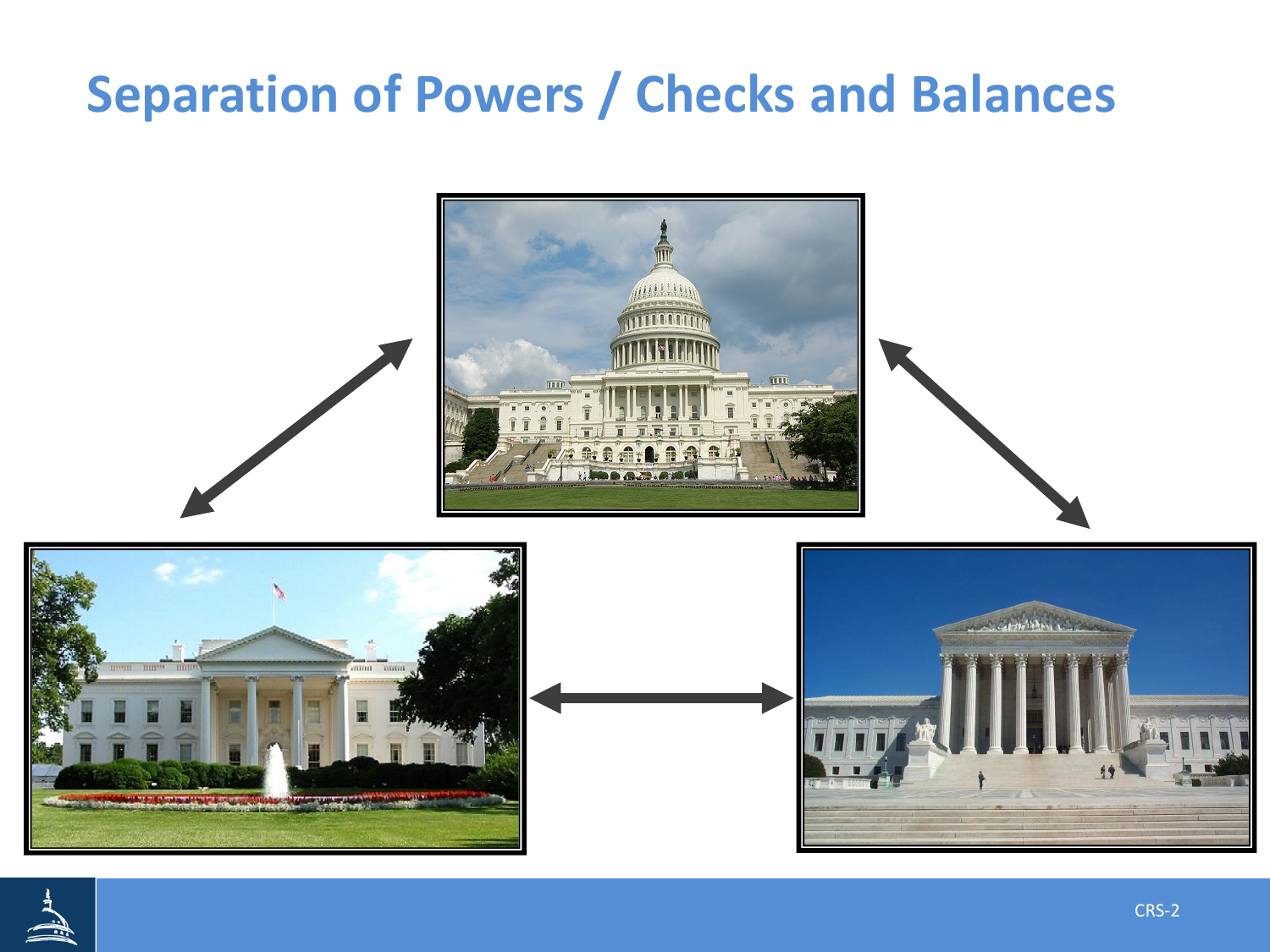## **Bicameralism**

### House and Senate:

co-equal role in generation and consideration of policy proposals



House: originates revenue bills

Senate: handles treaties and executive nominations